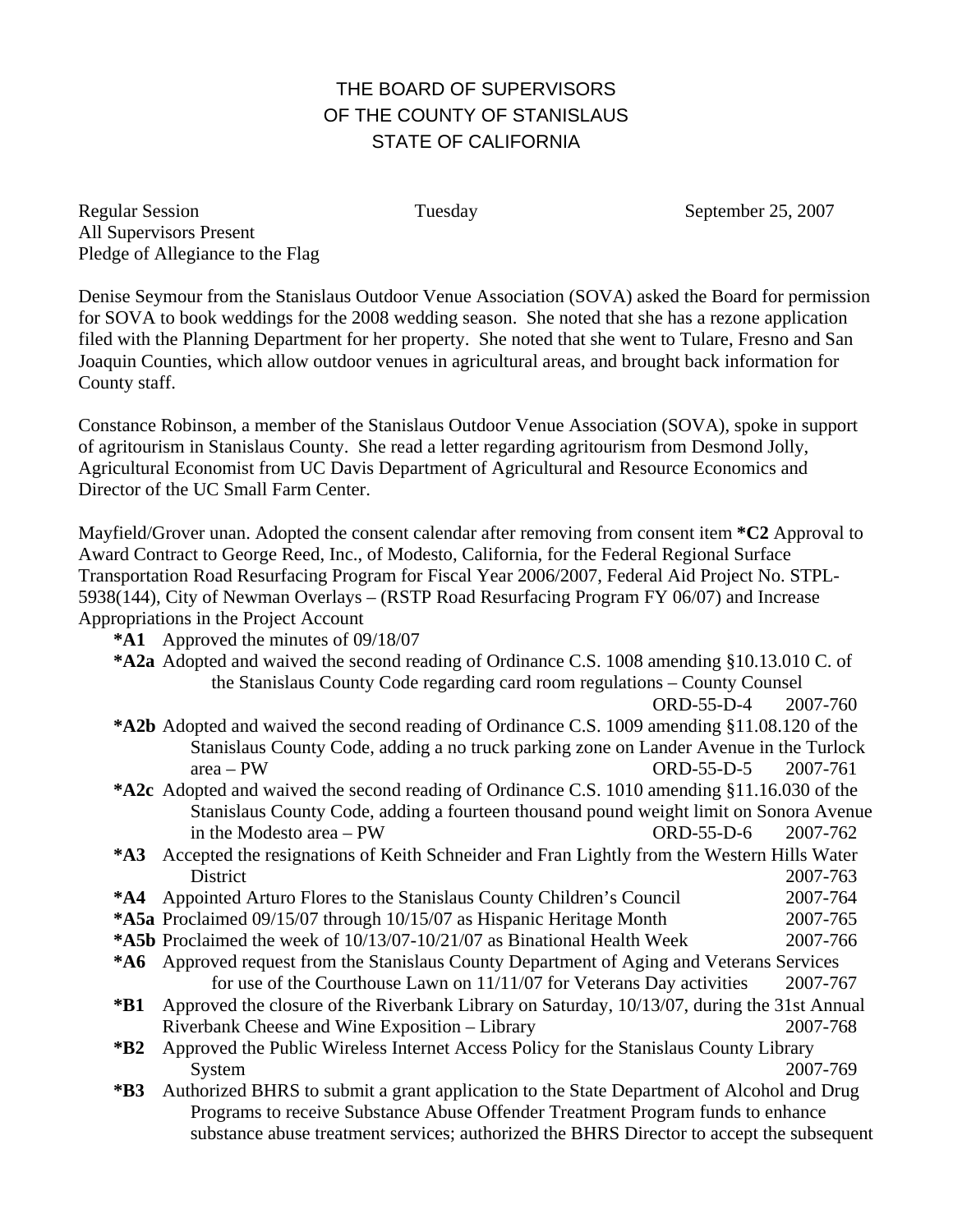funding award; and, authorized the BHRS Director, or her Designee, to sign subsequent agreements and any amendments to agreements with the State Department of Alcohol and Drug Programs related to the Substance Abuse Offender Treatment Program funding during FY 2007-2008 – BHRS 2007-770

**\*B4** Authorized the GSA Director-Purchasing Agent to negotiate and enter into an agreement with Macro Corporation for radio communication engineering consultant services to provide future direction for the Regional Interoperable Communication Project - CEO/OES

- **\*B5** Adopted plans, specifications and working details for the Woodward Reservoir Water Well and Water Filtration System Project; directed the Department of Parks and Recreation staff to mail "notice inviting bids" to trade journals as required by law; and, directed the Clerk of the Board to publish "Invitation to Bidders" for the project as required by law and set the deadline for submission of the bids as 10/24/07 at 2:30 p.m. – Parks and Recreation 2007-772
- **\*B6** Authorized the Director of Environmental Resources to execute an amendment to the Fink Road Farm Lease Agreement with Lent Burden Farming, Inc., LBFI I-5 Lease, L.P., to extend the lease through  $11/03/09 - DER$  2007-773
- **\*C1** Approved the request from Shadowchase Running Club to hold the Riverbank Cheese and Wine Run on several County roads on 10/13/07; and, authorized the Director of Public Works to issue a permit for said event – PW 2007-774
- **\*C3** Awarded contract in the amount of \$682,630.40 to Valley Slurry Seal Company dba VSS Emultech, of West Sacramento, California, for the 2007 Chip Seal Program (Asphalt Emulsion); authorized the GSA Director/Purchasing Agent to execute a contract in the amount of \$682,630.40 with Valley Slurry Seal Company dba VSS Emultech; and, upon project completion, authorized the Director of Public Works to accept the completed improvements and perform all necessary closeout activities – PW 2007-775
- **\*D1** Rescinded all or a portion of Williamson Act Contract #1972-0505 and #1972-0580 (Merriam Road, north of E. Taylor Road, in the Denair area) and approved a new contract pursuant to Minor Lot Line Adjustment 2007-14 - Joseph and Belinda Silva and authorized the Planning Director to execute a new contract; finds the new contract or contracts would enforceably restrict the adjusted boundaries of the parcel for an initial term for at least as long as the unexpired term of the rescinded contract or contracts, but for not less than 10 years; finds there is no net decrease in the amount of the acreage restricted; in cases where two parcels involved in a lot line adjustment are both subject to contracts rescinded pursuant to this section, this finding will be satisfied if the aggregate acreage of the land restricted by the new contracts is at least as great as the aggregate acreage restricted by the rescinded contracts; finds at least 90 percent of the land under the former contract or contracts remains under the new contract or contracts; finds after the lot line adjustment, the parcels of land subject to contract will be large enough to sustain their agricultural use, as defined in §51222; finds the lot line adjustment would not compromise the long-term agricultural productivity of the parcel or other agricultural lands subject to a contract or contracts; finds the lot line adjustment is not likely to result in the removal of adjacent land from agricultural use; and, finds the lot line adjustment does not result in a greater number of developable parcels than existed prior to the adjustment, or an adjusted lot that is inconsistent with the general plan – Planning 2007-776
- **\*D2** Rescinded all or a portion of Williamson Act Contract #1975-1866 and #73-1520 (Moran Road, Crows Landing Area) and approved a new contract pursuant to Minor Lot Line Adjustment 2007-05 – Hansen-Escobar and authorized the Planning Director to execute a new contract; finds the new contract or contracts would enforceably restrict the adjusted boundaries of the parcel for an initial term for at least as long as the unexpired term of the

2007-771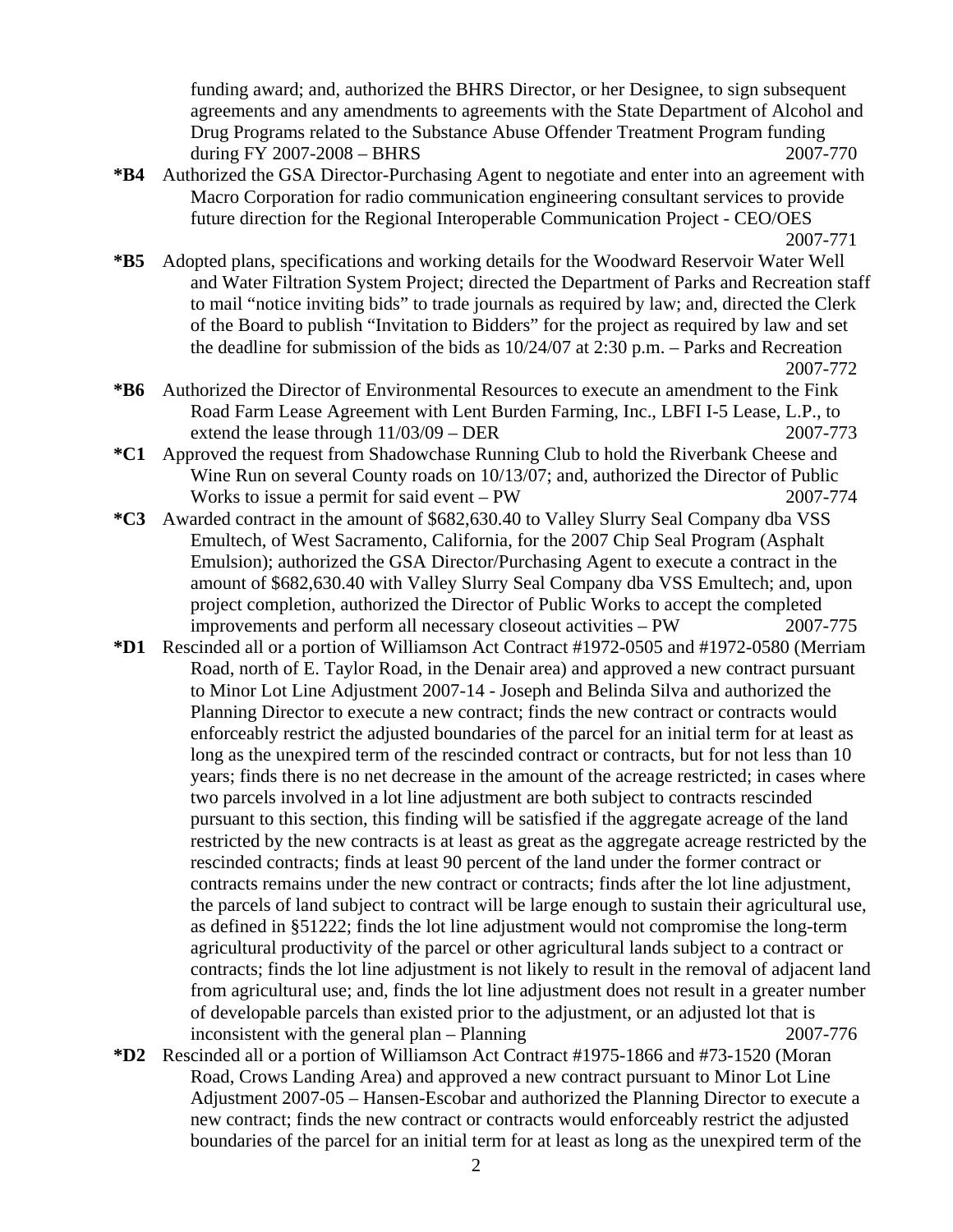rescinded contract or contracts, but for not less than 10 years; finds there is no net decrease in the amount of the acreage restricted; in cases where two parcels involved in a lot line adjustment are both subject to contracts rescinded pursuant to this section, this finding will be satisfied if the aggregate acreage of the land restricted by the new contracts is at least as great as the aggregate acreage restricted by the rescinded contracts; finds at least 90 percent of the land under the former contract or contracts remains under the new contract or contracts; finds after the lot line adjustment, the parcels of land subject to contract will be large enough to sustain their agricultural use, as defined in §51222; finds the lot line adjustment would not compromise the long-term agricultural productivity of the parcel or other agricultural lands subject to a contract or contracts; finds the lot line adjustment is not likely to result in the removal of adjacent land from agricultural use; and, finds the lot line adjustment does not result in a greater number of developable parcels than existed prior to the adjustment, or an adjusted lot that is inconsistent with the general plan – Planning 2007-777

**\*D3** Rescinded all or a portion of Williamson Act Contract #1974-1780 (Frank Cox Road, east of Highway 33, Westley area) and approved a new contract pursuant to Minor Lot Line Adjustment 2006-58 – Westside Hulling Association and authorized the Planning Director to execute a new contract; finds the new contract or contracts would enforceably restrict the adjusted boundaries of the parcel for an initial term for at least as long as the unexpired term of the rescinded contract or contracts, but for not less than 10 years; finds there is no net decrease in the amount of the acreage restricted; in cases where two parcels involved in a lot line adjustment are both subject to contracts rescinded pursuant to this section, this finding will be satisfied if the aggregate acreage of the land restricted by the new contracts is at least as great as the aggregate acreage restricted by the rescinded contracts; finds at least 90 percent of the land under the former contract or contracts remains under the new contract or contracts; finds after the lot line adjustment, the parcels of land subject to contract will be large enough to sustain their agricultural use, as defined in §51222; finds the lot line adjustment would not compromise the long-term agricultural productivity of the parcel or other agricultural lands subject to a contract or contracts; finds the lot line adjustment is not likely to result in the removal of adjacent land from agricultural use; and, finds the lot line adjustment does not result in a greater number of developable parcels than existed prior to the adjustment, or an adjusted lot that is inconsistent with the general plan – Planning 2007-778

Mayfield/Monteith (4-0)(Grover abstained) **\*C2** Awarded contract in the amount of \$1,445,881 to George Reed, Inc., of Modesto, CA, for the construction of the Federal Regional Surface Transportation Road Resurfacing Program for FY 2006/2007, Federal Aid Project No. STPL-5938(144), City of Newman Overlays - (RSTP Road Resurfacing Program FY 2006/2007); authorized the General Service Agency Director/Purchasing Agent to execute a contract in the amount of \$1,445,881 with George Reed, Inc.; directed the Auditor-Controller to make the necessary budget adjustments per the financial transaction sheet; authorized the Director of Public Works to execute change orders in accordance with Public Contract Code, §20142; and, upon project completion, authorized the Director of Public Works to accept the completed improvements and perform all necessary closeout activities – PW 2007-779

**Corr 1** Acknowledged receipt of claims and referred to the CEO-Risk Management Division the following claims: Steve P. Orlando; Sheri A. Rooney; and, Mary Caton.

The CEO reported that the County has received an indirect notification that the County qualifies for the Federally Qualified Health Center (FQHC) Look Alike Designation, with an anticipated effective date of 9/20/07. He noted that this is a significant accomplishment for the HSA Clinic Systems and will make a